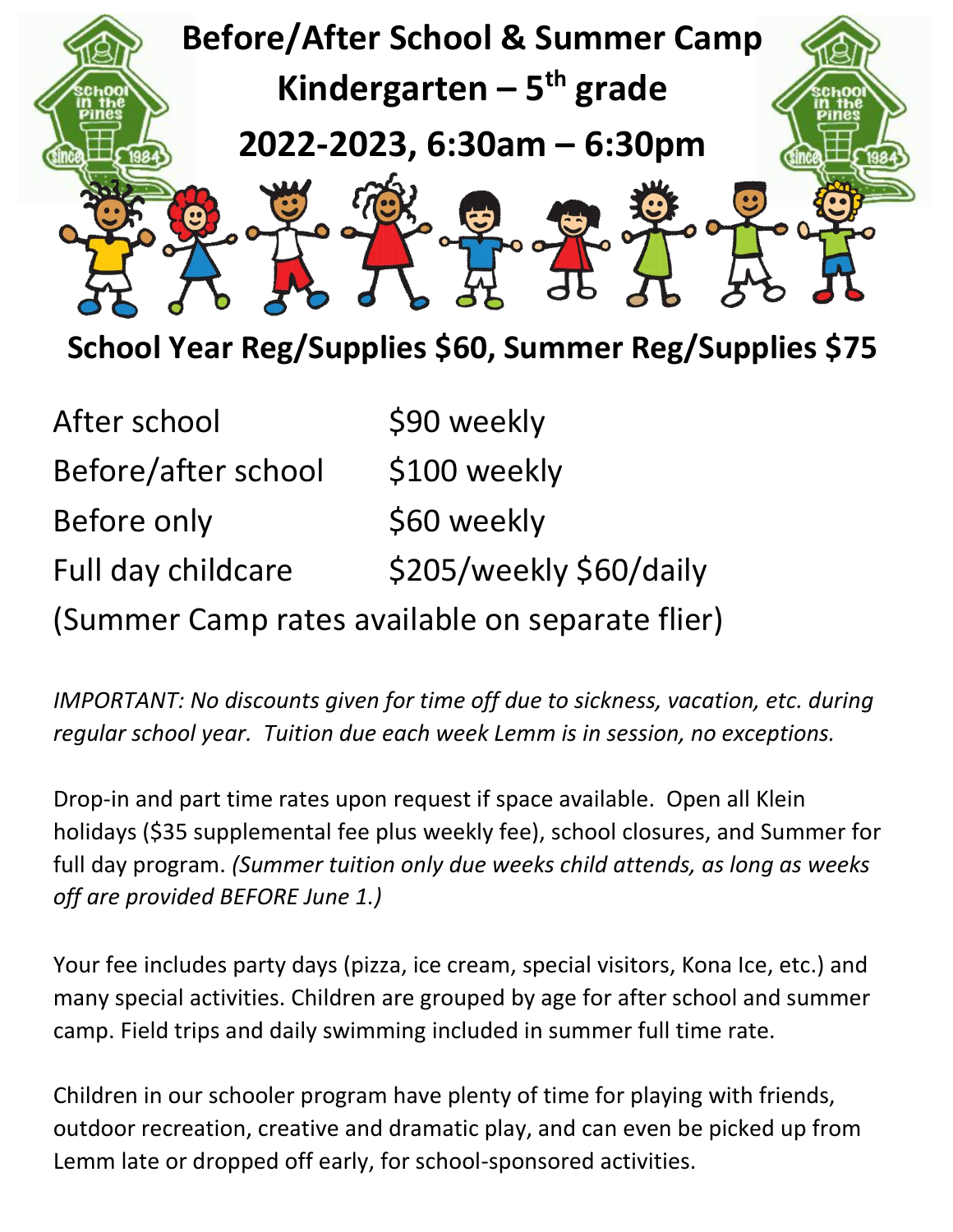## **School in the Pines – 19027 Joanleigh Drive schoolinthepines.com – 281-288-6402 (cell phone)**

School in the Pines is owned and operated by Amanda and Joe Maisonneuve. Amanda graduated from Texas A&M with a BBA. She has extensive experience in caring for and teaching children of all ages and has been a part of School in the Pines since her parents built and opened in 1984. Joe is a graduate of the University of California with a BBA and has a strong computer and business background. Joe has been a part of School in the Pines since 1994, when he and Amanda began their premier Summer Camp. Amanda and Joe have four children, two school-age daughters, both adopted from Haiti, and two adult sons, one enjoys rock climbing/attending college in Utah and one is married with a young daughter, and working in Austin. In their free time, Amanda and Joe and the girls enjoy traveling, attending church activities, playing games, and swimming. *About our staff: all our staff are qualified, receive ongoing training, are CPR/First Aid certified, receive FBI criminal background check with fingerprints, and have recent experience teaching and caring for children.* 

**Hours/Holiday/Tuition:** We follow Klein ISD calendar for inclement weather days and student holidays; however, we are open for childcare on most student holidays and school closures (not weather days). School will be closed on major holidays, July 4<sup>th</sup>, Labor Day, Thanksgiving Thursday and Friday, Christmas Eve and Day, New Year's Day, Good Friday, and Memorial Day. Tuition due each Monday for that week, late fee of \$20/day starts Wednesday. **Tuition is never discounted for student holidays/weather days, sickness, or vacation.** Weekly tuition due each week Lemm is in session, but not on full week holidays or summer, unless attending. Cash, credit/debit cards and checks accepted. Return check fee is \$35.

**Enrollment:** Application must be complete and signed, agreeing you have received informational policies. All notifications, including policy changes, will be done by email. Medical forms are not required for children attending Lemm or other public school. TB test requirements are set by health dept. and not required at this time. Field trips offered during summer only. Discipline/guidance policy included in enrollment packet.

**Drop off/Pick up:** Parents will walk children in and out of school. Children will only be released to parent or other adult listed on application. ID will be required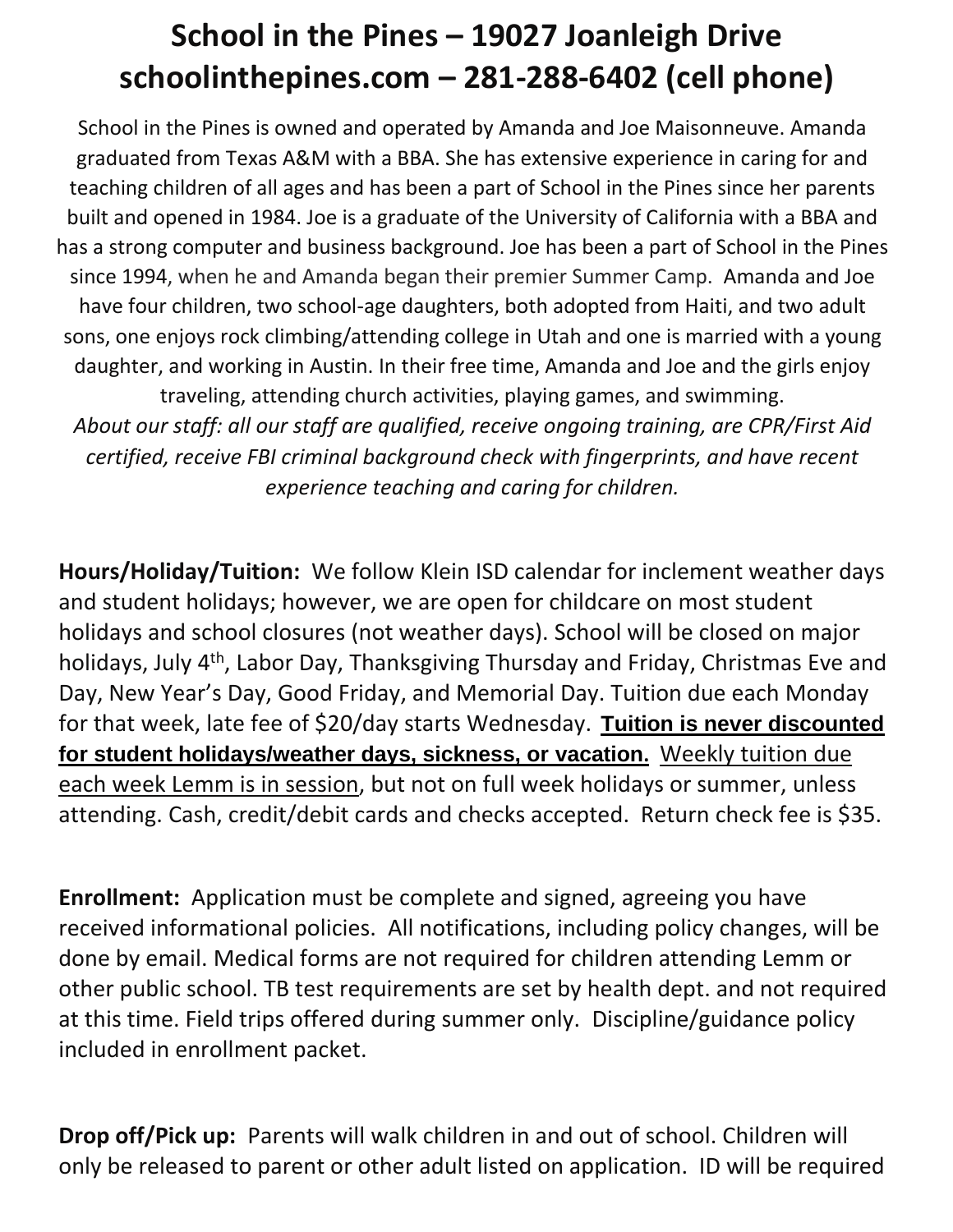for person other than parent to pick up. Arriving after 6:30 will result in a late fee of \$15 per fifteen-minute increment.

**Visits/Concerns:** Parents are welcome to visit their child's classroom at any time. To address specific concerns, please phone or email the school to speak with director. If needed, child's teacher will follow up. Emails and phone calls are almost always answered the same day.

**Items at School/Clothing:** Please label everything your child brings to school. Toys or electronics brought from home may become lost or broken, and we are not responsible for these items.

**Health/medication:** Children may not attend school if they have signs of a contagious nature: fever, fever w/rash, two or more bouts of diarrhea or vomiting, lethargy, or abnormal breathing. Children may not come back to school until fever-free (without medication) 24 hours, and otherwise symptom free. Parents will be called to pick up a sick child. We will inform (to the best of our ability) parents of communicable diseases that could affect your child. If your child is injured at school, we will inform you in writing, by a phone call, or both. Prescription medicine may be given at lunchtime only, with proper documentation (ask at front desk). Twice a day antibiotic should be given at home. Over the counter pain reliever or cold medicine will not be given. Children should stay home if they are taking these. Sunscreen/bug spray may be brought to school and labeled with child's name, to be administered by teacher or school-age child.

**Transportation:** Our staff walks to Lemm daily to pick up each class, takes roll (PLEASE let us know if your child will be absent so we don't have to track them down at Lemm) to ensure all are present, then return to SITP or Lemm playground. We have a dedicated crossing guard at intersection. In case of severe weather, we will shelter in place at Lemm, until weather passes.

**Outside play:** All children will play outside daily, weather permitting. Children may not stay inside due to injury/illness. If child is too sick to be outside, they should stay home. Please send a warm coat or jacket with your child, on cold days.